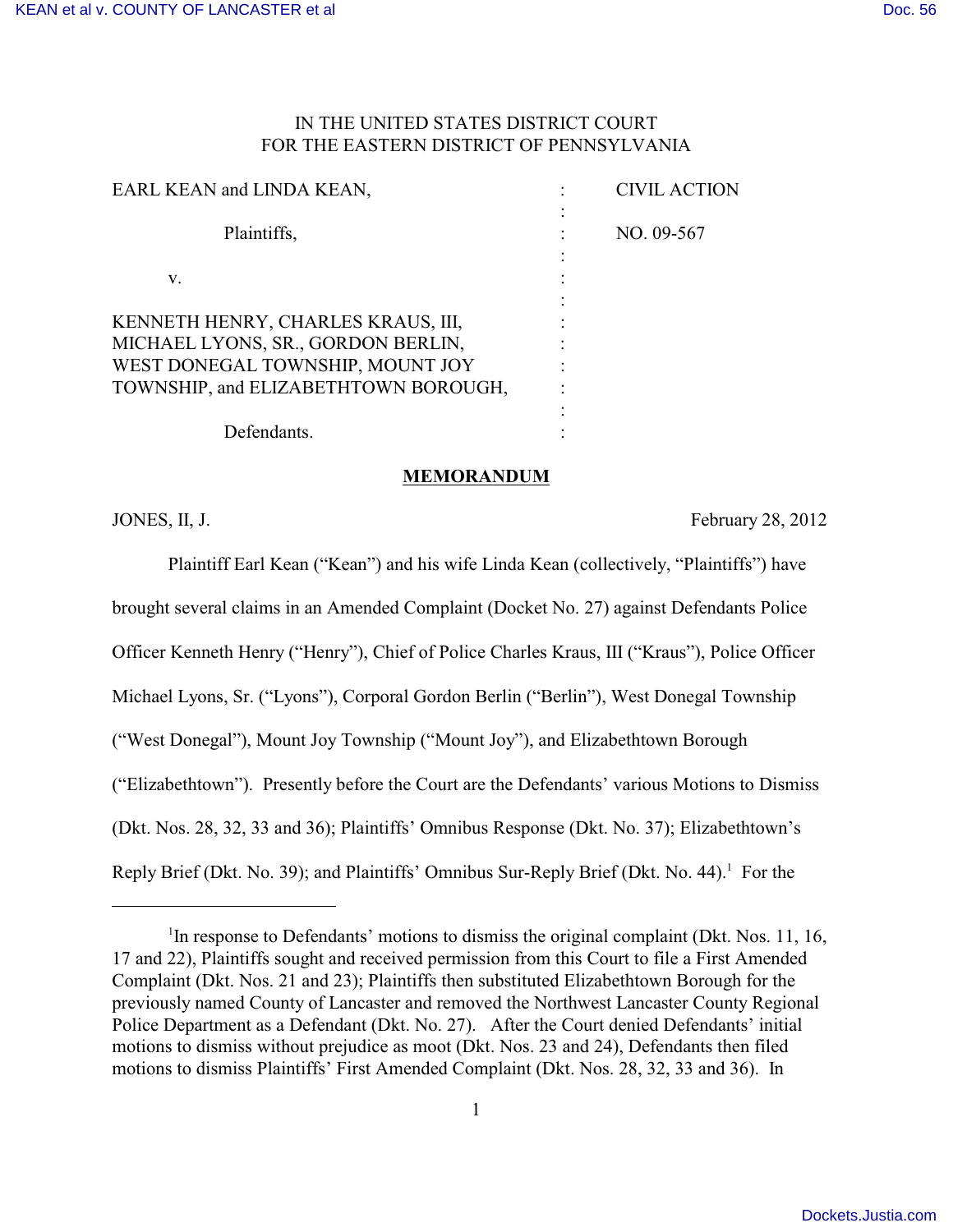reasons set forth herein, Defendants' Motions will be granted.

#### **I. FACTUAL ALLEGATIONS**

For the purpose of deciding the instant Motions, the Court must take all alleged facts as true. *Phillips v. County of Allegheny*, 515 F.3d 224, 233 (3d Cir. 2008). Plaintiffs make the following factual averments in the Amended Complaint:

In 2002, Kean retired as a Sergeant from the Pennsylvania State Police (¶ 16). In September 2003, as a private resident, Kean attended a West Donegal meeting during which West Donegal proffered a vote to merge the West Donegal and neighboring Mount Joy police departments into a regional authority to be known as the Northwest Regional Lancaster County Police Department ("Regional Police") ( $\P$  18-19). While West Donegal promoted the merger as an opportunity to improve efficiency as well as preserve Township funds (¶ 20), Kean publicly contended that the true motivation behind the merger proposal was an increase in police officer pay (¶ 22); Kean then moved to postpone any vote on the merger while proposing an interim study as to its potential effects (¶ 21). Kean's motion to postpone was denied and West Donegal voted to approve the merger; Mount Joy subsequently followed suit (¶ 23-24). Thereafter, the West Donegal and Mount Joy police departments were formally merged into the Regional Police  $($ | 25).

response, Plaintiffs opposed Defendants' renewed dismissal motions, but also requested the Court's leave to further amend their complaint, should the Court find their First Amended Complaint deficient (Dkt. No. 37). The Court granted Plaintiffs leave to amend a second time, and in the interim denied Defendants' motions to dismiss without prejudice as moot (Dkt. No. 47). However, despite this allowance, Plaintiffs failed to file a second amended complaint in accordance with the Court's order, and instead joined Defendants in moving to reinstate the First Amended Complaint and the most recently filed motions to dismiss (Dkt. No. 51). The Court granted said joint motion and now rules upon the sufficiency of Plaintiffs' First Amended Complaint (Dkt. No. 52).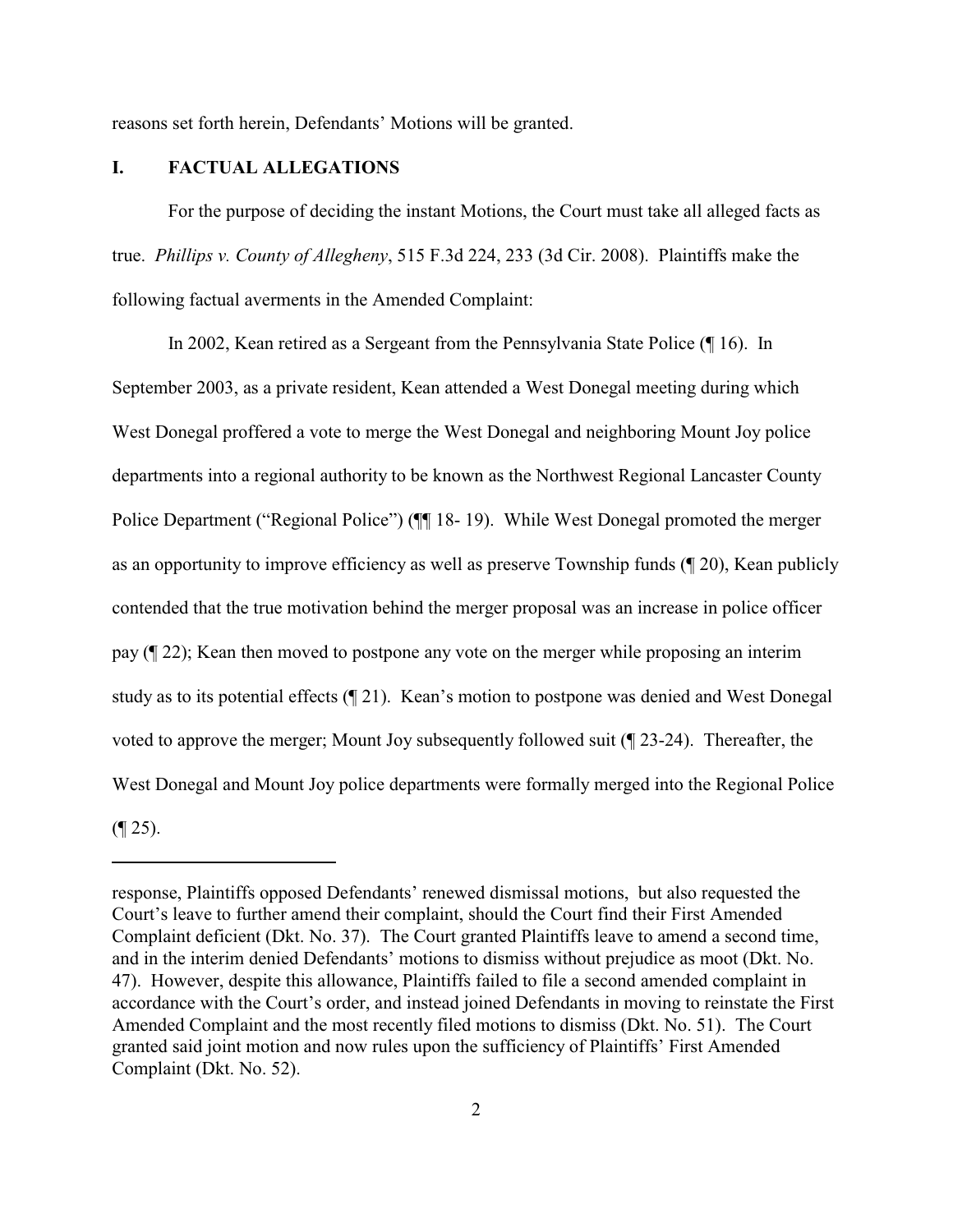In August 2004, Kean contacted the Regional Police to request its assistance in removing a construction site nuisance; despite repeated calls, no officer responded (¶¶ 28-29). At the advice of the Pennsylvania Department of Transportation, Kean approached the construction site to report the nuisance to the general contractor; however, the general contractor then blocked Kean with his vehicle so that Plaintiff could not exit the construction site ( $\P$  30-31). Kean again contacted the Regional Police for assistance; instead, the Elizabethtown Police Department arrived to remove Kean from the contractor's blockade, but then turned the incident over to the Regional Police for a more formal response (¶ 32). Several days later, Officer Henry responded but took no action on Kean's complaint; the contractor's behavior continued unabated (¶ 33).

At the end of 2006, Kean discovered that the rate of the Regional Police's solved crimes ("clearance rate") had dropped significantly in comparison to the West Donegal Police Department's previous clearance rate (¶ 34). At a West Donegal Township meeting around that time, Kean claimed that the police department merger had failed to result in greater efficiency or saved fund and that, to the contrary, it had inured only to individual police officers' benefits (¶ 35); Officer Henry argued publicly with Kean on this point (¶ 36). After the meeting, Kean memorialized his concerns to the Regional Police Commission, as well as in local newspapers (¶ 37).

On February 7, 2007, while in his police car vehicle without his siren on, Officer Henry followed Kean's vehicle to Elizabethtown, outside Henry's jurisdiction, and stopped Kean (¶ 38). Upon Kean exiting his vehicle but prior to reviewing Kean's identification, Henry yelled, "Earl, get your cards out–Borough will be here in a minute." (¶ 40). Elizabethtown Police Officer Lyons and Corporal Berlin arrived shortly thereafter (¶ 41). Lyons refused to disclose to Kean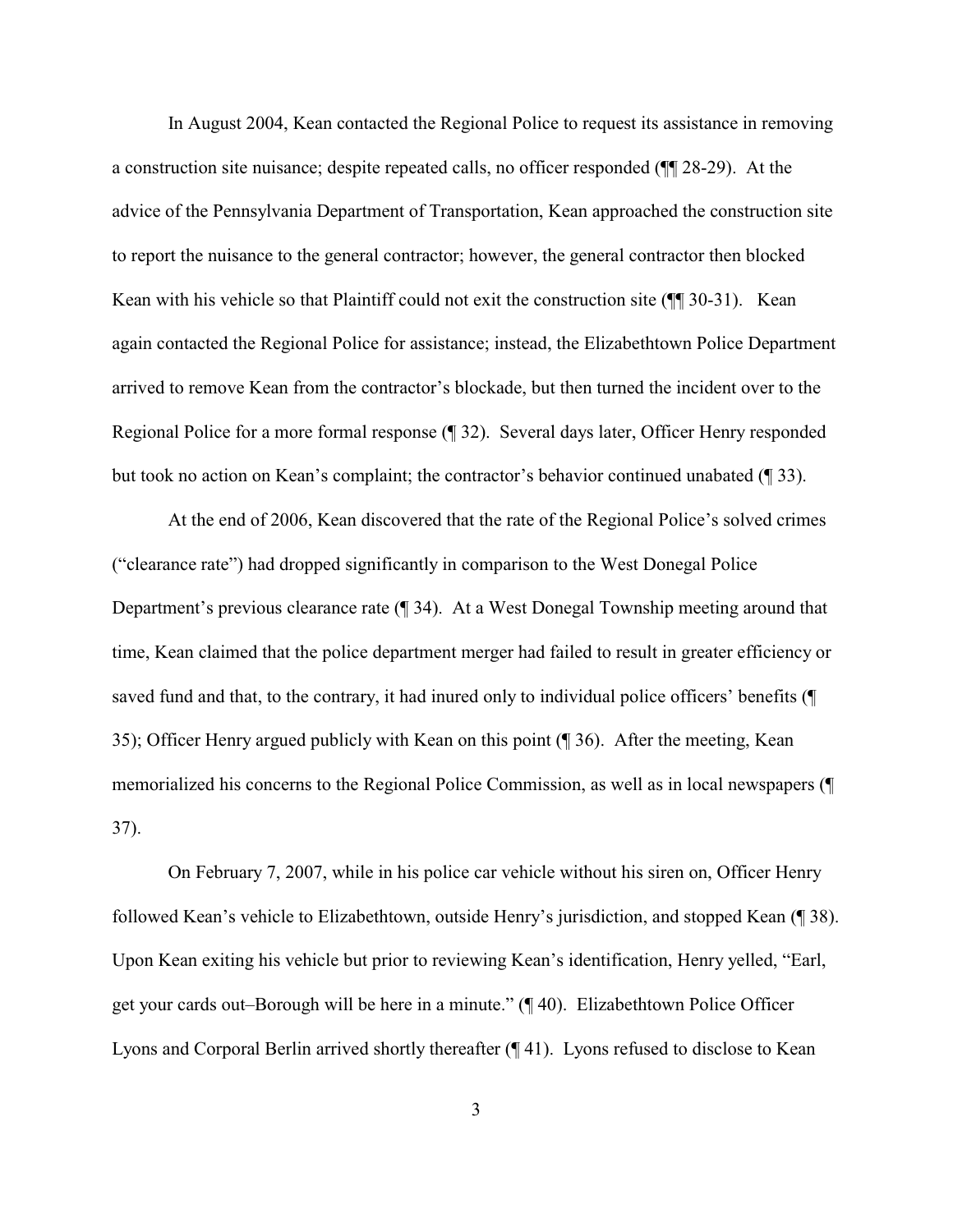the reason for his traffic stop despite Plaintiff's multiple requests; no traffic citation was issued  $(\P\P \, 43, 45).$ 

Kean thereafter complained to the Elizabethtown Chief of Police about the traffic stop, who informed Kean that Officer Henry had wanted, without justification, to charge Kean with fleeing and eluding police officers (¶ 46). The Elizabethtown Police Chief then told Kean "that Elizabethtown will not be used as a weapon for Henry" (¶ 47).

In March 2007, Kean attended a West Donegal Township meeting where a private citizen advised him that the local police officers "will do anything to prevent [Kean] from getting elected to West Donegal Township Supervisor" (¶ 48). Some time after, Kean received a traffic citation in the mail from Officer Lyons citing Plaintiff for careless driving (¶ 49).

In August 2007, an Elizabethtown police officer told Kean that Kean should have anticipated retaliation by police for Kean's public opposition to the department merger, since a defeat of the merger would have prevented increases in police officers' pay, and that there would be "retribution" against Kean as a result (¶¶ 54-55).

### **II. LEGAL STANDARD**

In deciding a motion to dismiss pursuant to Rule  $12(b)(6)$ , courts must "accept all factual allegations as true, construe the complaint in the light most favorable to the plaintiff, and determine whether, under any reasonable reading of the complaint, the plaintiff may be entitled to relief." *Phillips*, 515 F.3d at 233 (internal quotation and citation omitted). After the Supreme Court's decision in *Bell Atlantic Corp. v. Twombly*, 550 U.S. 544, 555 (2007), "[t]hreadbare recitals of the elements of a cause of action, supported by mere conclusory statements, do not suffice." *Ashcroft v. Iqbal*, 556 U.S. 662, 129 S. Ct. 1937, 1949, 173 L. Ed. 2d 868 (2009). "A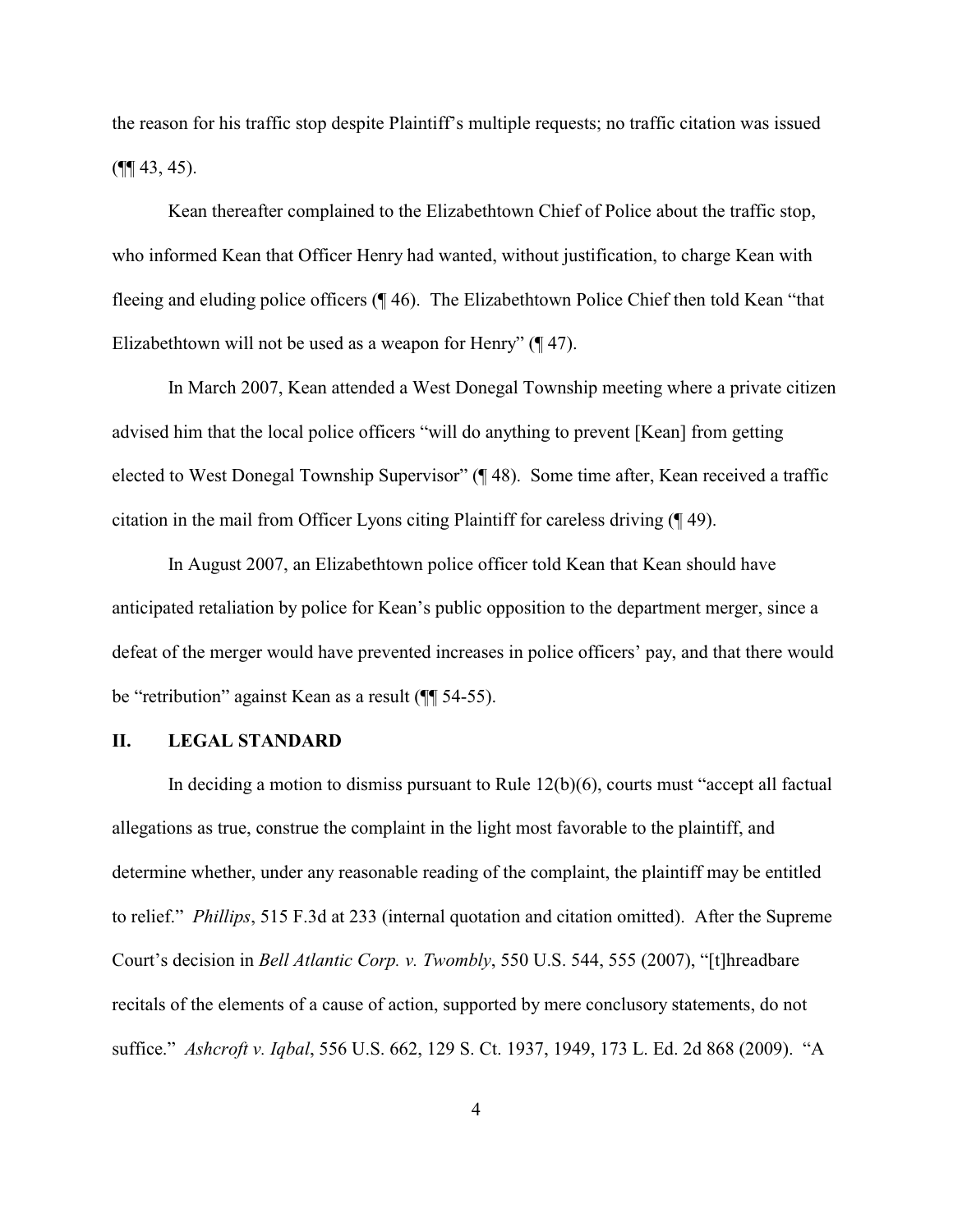claim has facial plausibility when the plaintiff pleads factual content that allows the court to draw the reasonable inference that the defendant is liable for the misconduct alleged." *Iqbal*, 129 S.Ct. at 1949 (citing *Twombly*, 550 U.S. at 556). This standard, which applies to all civil cases, "asks for more than a sheer possibility that a defendant has acted unlawfully." *Iqbal*, 129 S.Ct. at 1949; *accord Fowler v. UPMC Shadyside*, 578 F.3d 203, 210-11 (3d Cir. 2009) ( "All civil complaints must contain more than an unadorned, the-defendant-unlawfully-harmed-me accusation.") (internal quotation omitted). Where the well-pleaded facts do not permit the court to infer more than the mere possibility of misconduct, the complaint has alleged—but it has not "show [n]"—"that the pleader is entitled to relief." Fed. R. Civ. P. 8(a)(2); *Iqbal*, 129 S.Ct. at 1950.

## **III. DISCUSSION**

Plaintiffs bring three Counts against Defendants.<sup>2</sup> First, Kean claims a violation of 28 U.S.C. § 1983 against West Donegal, Mount Joy and Elizabethtown, as well as individual

<sup>&</sup>lt;sup>2</sup>In addition to West Donegal, Mount Joy, Elizabethtown, Henry, Kraus, Berlin and Lyons, Plaintiffs also list "John Does 1-10" as Defendants in the Amended Complaint's caption. The John Doe Defendants have never been served; typically the Court would thus order Plaintiffs to show cause for their failure to substitute the John Doe Defendants' true identities. *See Washington v. City of Phila.*, No. 11-3275, 2012 WL 85480, at \*1 n.2 (E.D. Pa. Jan. 11, 2012) (failure to show good cause would oblige court to dismiss without prejudice plaintiff's claims against John Doe defendants pursuant to Federal Rule 4(m)).

However, here Plaintiffs assert none of their actual claims against any John Doe. Indeed, no John Doe is ever mentioned anywhere in the Amended Complaint other than the caption, even though Plaintiffs were twice offered the opportunity to supplement their original complaint with additional allegations as to the John Doe Defendants and did not do so. Accordingly, all claims against John Does 1-10 will be dismissed with prejudice. *See Grdinich v. Phila. Housing Auth.*, No. 10-4954, 2011 WL 4467658, at \*3 & n.10 ("While Plaintiff liberally uses the word 'Defendants' at various times in the Amended Complaint, such blanket, non-specific assertions do not meet muster....Plaintiff fails to aver the individual participation by [a defendant] that is necessary to support even an inference of liability on any Count (i.e., fails to raise the right to relief above a speculative level).").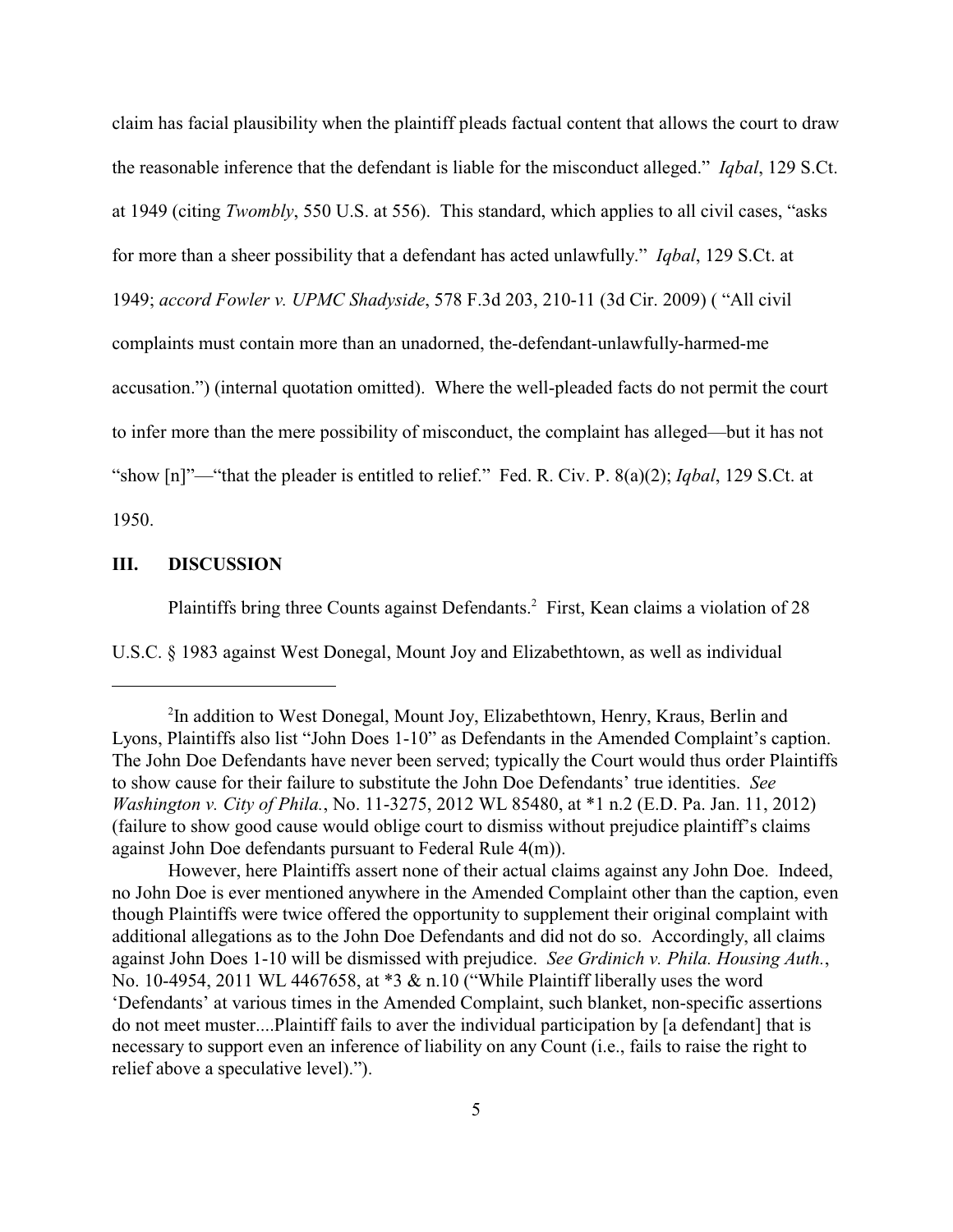Defendants Henry, Kraus, Berlin and Lyons in their official capacities, arising under the First, Fourth and 14th Amendments to the U.S. Constitution. Am. Compl. ¶¶ 60-68 (Count I). Second, Kean asserts state law claims against Henry, Kraus, Berlin and Lyons in their individual capacities for (a) intentional inflection of emotional distress; (b) conspiracy/aiding and abetting; (c) malicious prosecution; (d) false imprisonment; and (e) false arrest. Am. Compl. ¶ 69 (Count II). Third, Linda Kean brings a claim for loss of consortium against Henry, Kraus, Berlin and Lyons in their official capacities. Am. Compl. ¶ 69 (Count III). Applying the appropriate legal standards I reach the following conclusions.

#### **A. Federal Claims**

#### 1. Defendants Henry, Kraus, Berlin and Lyons

In their respective motions to dismiss, Defendants Henry, Kraus, Berlin and Lyons request that this Court dismiss all Section 1983 claims against them in their official capacities.<sup>3</sup> These individual Defendants contend that to sue them in their official capacities is the equivalent

<sup>&</sup>lt;sup>3</sup>Somewhat perplexingly, Defendants West Donegal, Mount Joy, Henry and Kraus seek dismissal of all claims except for "the First and Fourth Amendment claim against Officer Henry, in his personal capacity." Dkt. No. 32-2 at 5. However, Kean does not raise any constitutional claims against the officer Defendants in their personal (i.e., individual) capacities, only in their official capacities. *See* Am. Compl. §§ 60-68 (federal claims against officers in official capacities); *cf.* Am. Compl. §§ 69-70 (state law claims against officers in individual capacities). Indeed, Henry's motion to dismiss argues that, "[b]ecause official capacity suits are redundant, the alleged civil rights claims brought against Kenneth Henry and Charles Kraus, III, in their official capacities, in Count I of the Plaintiffs' Amended Complaint, must be dismissed as a matter of law." Dkt. No. 32-3 at 18. Regardless, even if Defendant Henry did not move to dismiss Kean's First and Fourth Amendment claims, this Court does so for the reasons set forth above. *See Irene B. v. Phila. Acad. Charter Sch.*, No. 02-1716, 2003 WL 24052009, at \*9 (E.D. Pa. Jan. 29, 2003) (dismissing *sua sponte* claims against school administrator in his official capacity as duplicative of his claims against the school); *Basile v. Twp. of Smith*, 752 F. Supp. 2d 643, 662-63 (W.D. Pa. 2010) (dismissing *sua sponte* Section 1983 claim against officer in his official capacity as duplicative of claim against municipality).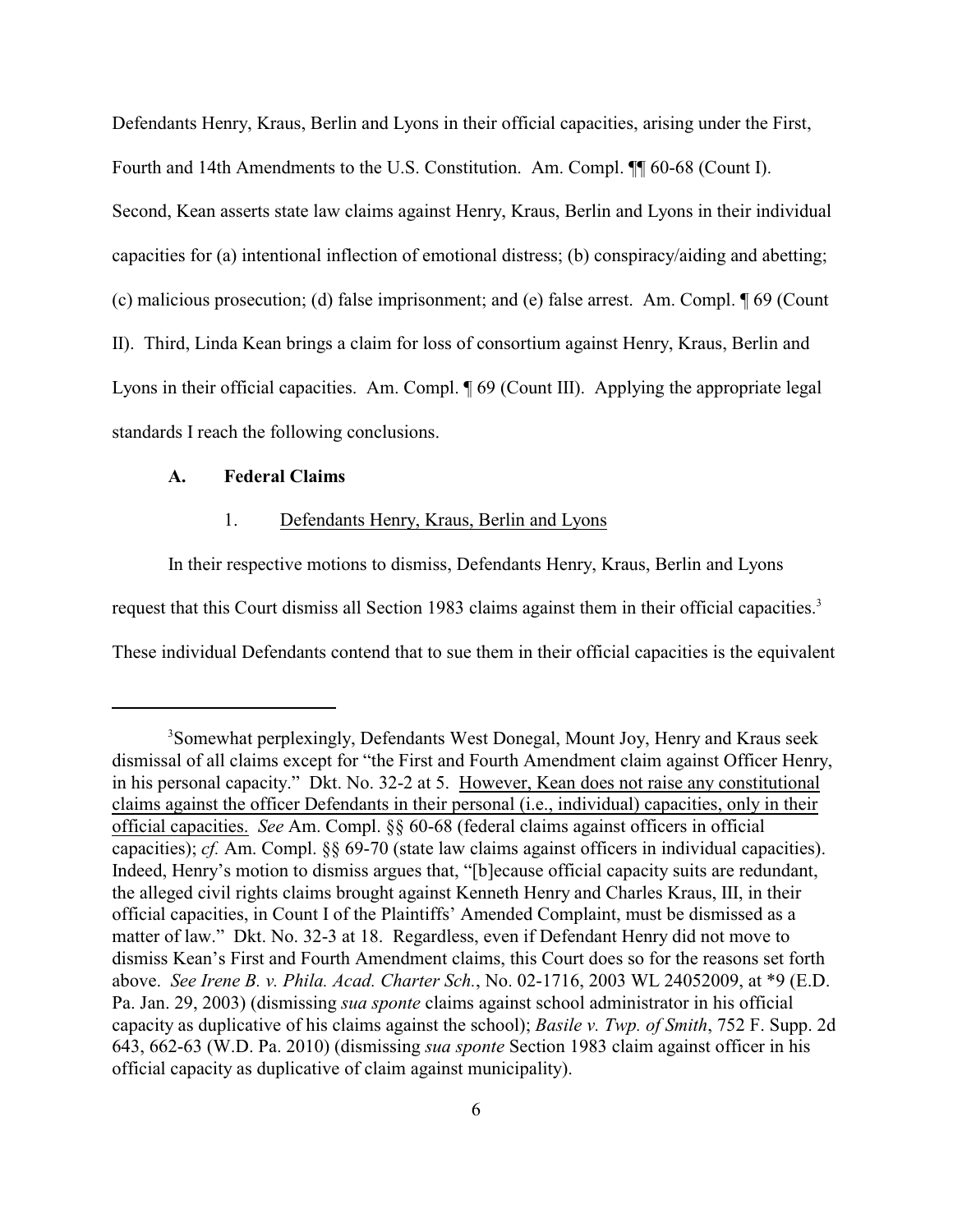of suing their municipal employers. As West Donegal, Mount Joy and Elizabethtown are also named Defendants in this suit, the Court agrees that such official capacity claims are duplicative. *See Irene B. v. Phila. Acad. Charter Sch*., No. 02-1716, 2003 WL 24052009, at \*9 (E.D. Pa. Jan. 29, 2003) ("Since official-capacity suits generally represent only another way of pleading an action against an entity of which the officer is an agent, it is appropriate to dismiss the claims against the individual in his official capacity and retain them against the real party in interest.") (internal quotation omitted); *A.M. v. Luzerne County Juvenile Detention Ctr.*, 372 F.3d 572, 580 (3d Cir. 2004) ("A suit against a governmental official in his or her official capacity is treated as a suit against the governmental entity itself."); *see also Kentucky v. Graham*, 473 U.S. 159, 165-66 (1985) ("As long as the government entity receives notice and an opportunity to respond, an official-capacity suit is, in all respects other than name, to be treated as a suit against the entity.") Accordingly, the Court will dismiss Count I as against Defendants Henry, Kraus, Berlin and Lyons.<sup>4</sup>

### 2. Defendants West Donegal, Mount Joy and Elizabethtown

### *a) Section 1983 Claims*

As the Section 1983 claims in this action will be dismissed as duplicative against Defendants Henry, Kraus, Berlin and Lyons in their official capacities, those claims would remain only as against West Donegal, Mount Joy and Elizabethtown. Municipal liability,

<sup>&</sup>lt;sup>4</sup>As the Court dismisses the federal claims against Defendants Henry, Kraus, Berlin and Lyons on these duplicative-claims grounds, it need not reach those Defendants' arguments that Kean also failed to state those claims such that relief could be granted in any event. *See* Am. Compl. § 63 (alleging that Henry, Kraus, Berlin and Lyons , in their official capacities, maliciously and selectively prosecuted Plaintiff and denied him due process, in violation of his First, Fourth and 14th Amendment rights).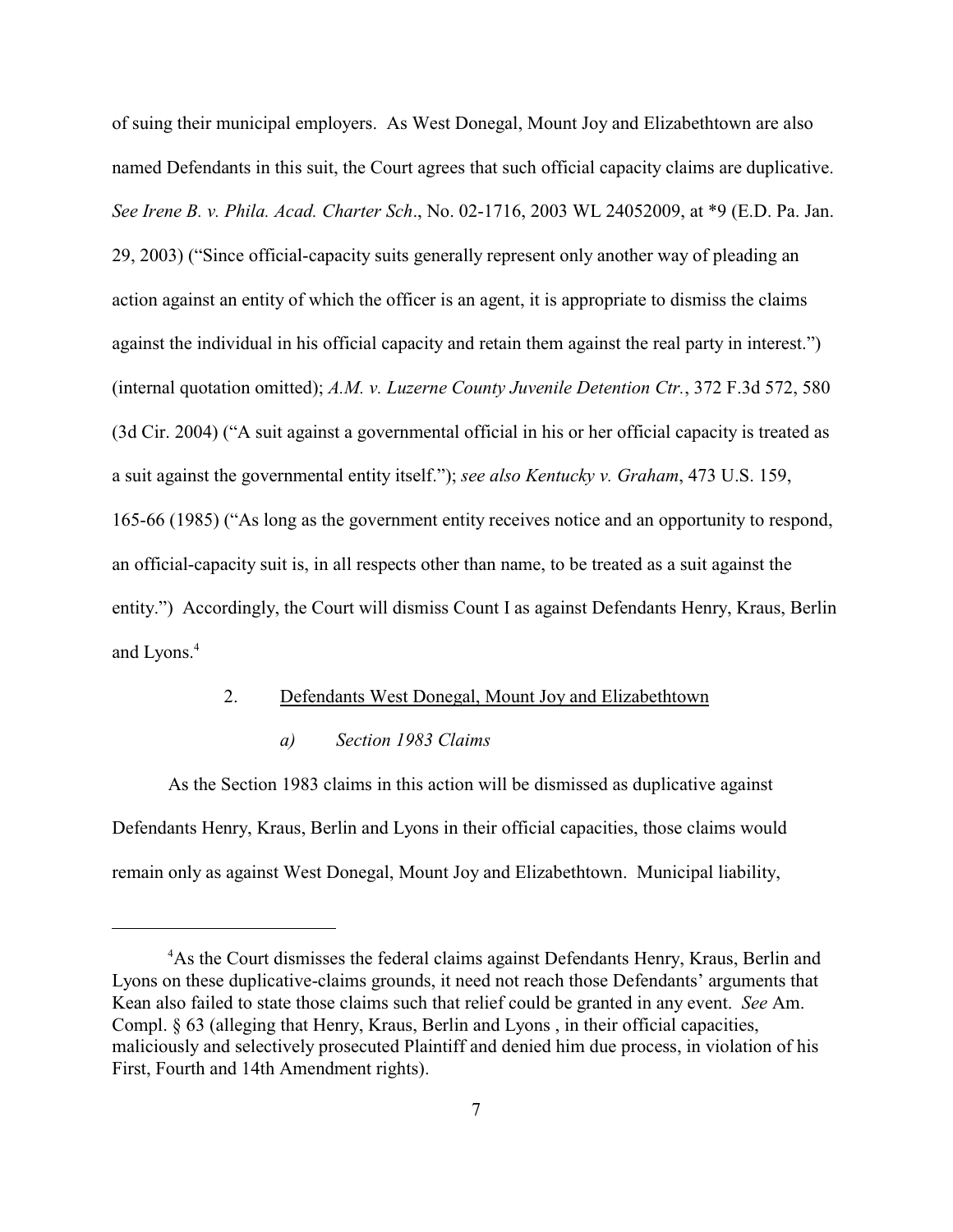however, arises under Section 1983 only when a constitutional deprivation results from an official policy or custom. *Monell v. Dep't of Soc. Servs.*, 436 U.S. 658, 691-94 (1978). Under Monell, a plaintiff shows that a policy existed "when a 'decisionmaker possess[ing] final authority to establish municipal policy with respect to the action' issues an official proclamation, policy, or edict." *Andrews v. City of Phila.*, 895 F.2d 1469, 1480 (3d Cir. 1990) (quoting *Pembaur v. City of Cincinnati*, 475 U.S. 469, 481 (1986))). "Custom, on the other hand, can be proven 'by showing that a given course of conduct, although not specifically endorsed or authorized by law, is so well-settled and permanent as virtually to constitute law.'" *Bielevicz v. Dubinon*, 915 F.2d 845, 850 (3d Cir. 1990) (quoting *Andrews*, 895 F.2d at 1480). Thus "custom may be established by proving knowledge of, and acquiescence to, a practice." *Patterson v. City of Phila.*, No. 08-2140, 2009 WL 1259968, at \*10 (E.D. Pa. May 1, 2009) (citing *Fletcher v. O'Donnell*, 867 F.2d 791, 793-94 (3d Cir. 1989).

Whether proving policy or custom, "a plaintiff must show that an official who has the power to make policy is responsible for either the affirmative proclamation of a policy or acquiescence in a well-settled custom." *Bielevicz*, 915 F.2d at 850 (citing *Andrews*, 895 F.2d at 1480). In order to determine who is responsible for making policy, "a court must determine which official has final, unreviewable discretion to make a decision or take an action." *Andrews*, 895 F.2d at 1481.

Beyond proving that an unlawful policy or custom existed, a plaintiff must also demonstrate that "such a policy or custom was the proximate cause of the injuries suffered." Patterson, 2009 WL 1249968 at \*10 (citing *Bielevicz*, 915 F.2d at 850). "'A sufficiently close causal link between ... a known but uncorrected custom or usage and a specific violation is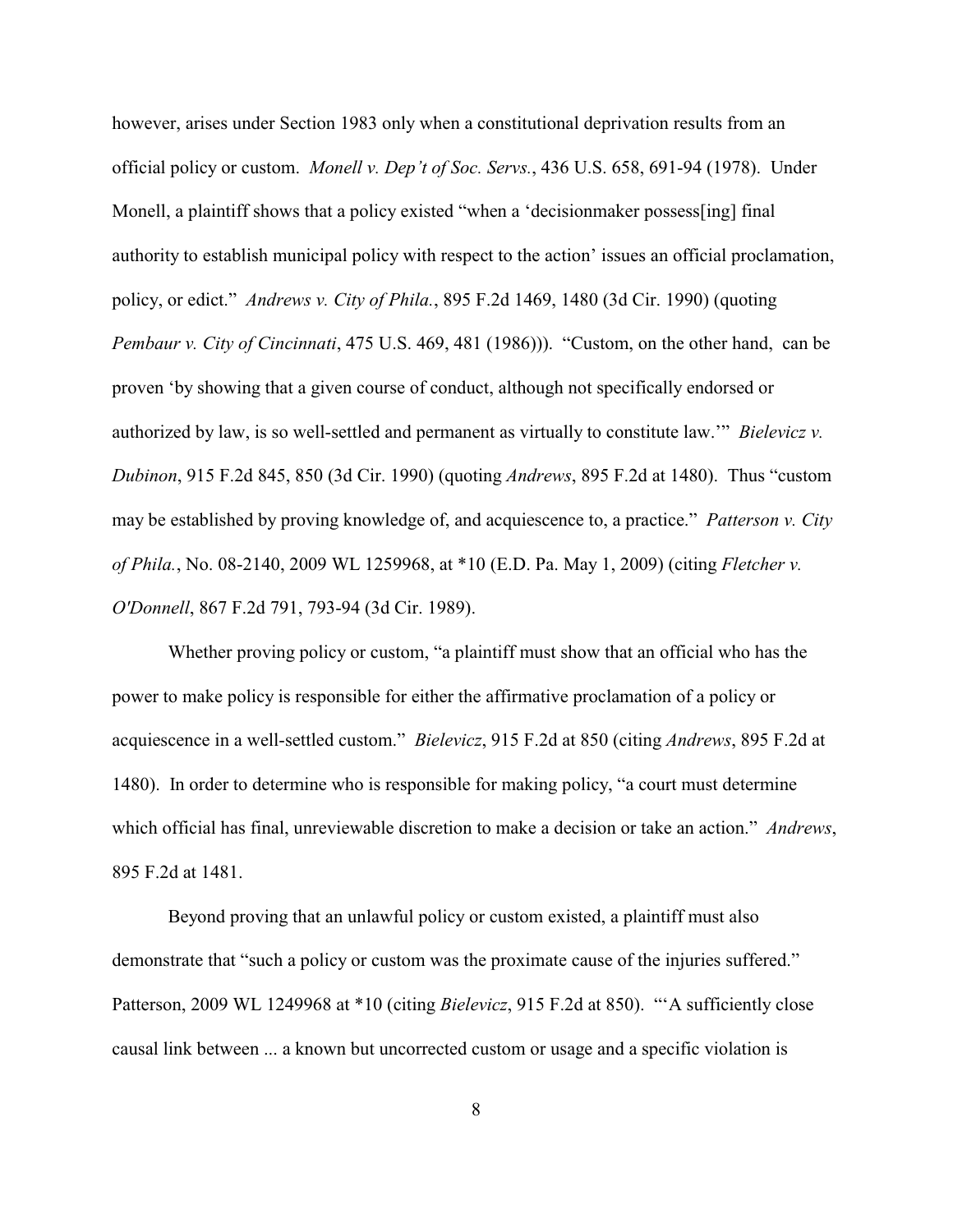established if occurrence of the specific violation was made reasonably probable by permitted continuation of the custom.'" *Bielevicz*, 915 F.2d at 851 (quoting *Spell v. McDaniel*, 824 F.2d 1380, 1391 (4th Cir. 1987)).

# i. Practice or Custom

Plaintiffs do not cite any unlawful official policy as the source of their injuries.<sup>5</sup>

Accordingly, in order to state their claims against West Donegal, Mount Joy and Elizabethtown,

Plaintiffs must allege that each Township and/or Borough acted consistently with a municipal

practice or custom which caused a deprivation of a constitutional right. In other words, Plaintiffs

must aver "that, through its deliberate conduct, the municipality was the 'moving force' behind

the injury alleged." *Berg v. County of Allegheny*, 219 F.3d 261, 276 (3d Cir. 2000) (quoting

*Board of County Comm'rs of Bryan County v. Brown*, 520 U.S. 397, 404 (1997)).

In the "Operative Facts" section of the Amended Complaint, Plaintiffs set forth the following allegations:

- "After the formation of the Regional Police and due to Kean's public opposition to the force, the Regional Police began a pattern, policy, practice and/or custom of refusing to respond to Kean's requests for police assistance and/or harassing Kean." (Am. Comp. ¶ 27);
- "Lyons was acting upon Elizabethtown Borough's custom, practice, and policy in conspiracy with West Donegal Township and Mount Joy Township to harass Kean." (Am. Compl. ¶ 51);
- "The comments of the police officer and state police lieutenant confirmed Kean's suspicion that West Donegal Township, Mount Joy Township, and Elizabeth[town] Borough had enacted a policy, custom and practice to harass Kean in retaliation for Kean's opposition to the merger." (Am. Compl. ¶ 56); and
- "The comments of the police officer and state police lieutenant evidence a policy and/or practice of harassing and retaliation against an individual that offers political opposition." (Am. Compl. ¶ 58).

 ${}^{5}$ As noted below, the Amended Complaint does reference "policy" in several places, but no actual policy is ever cited. *See* Am. Compl. ¶¶ 27, 51, 56, 58.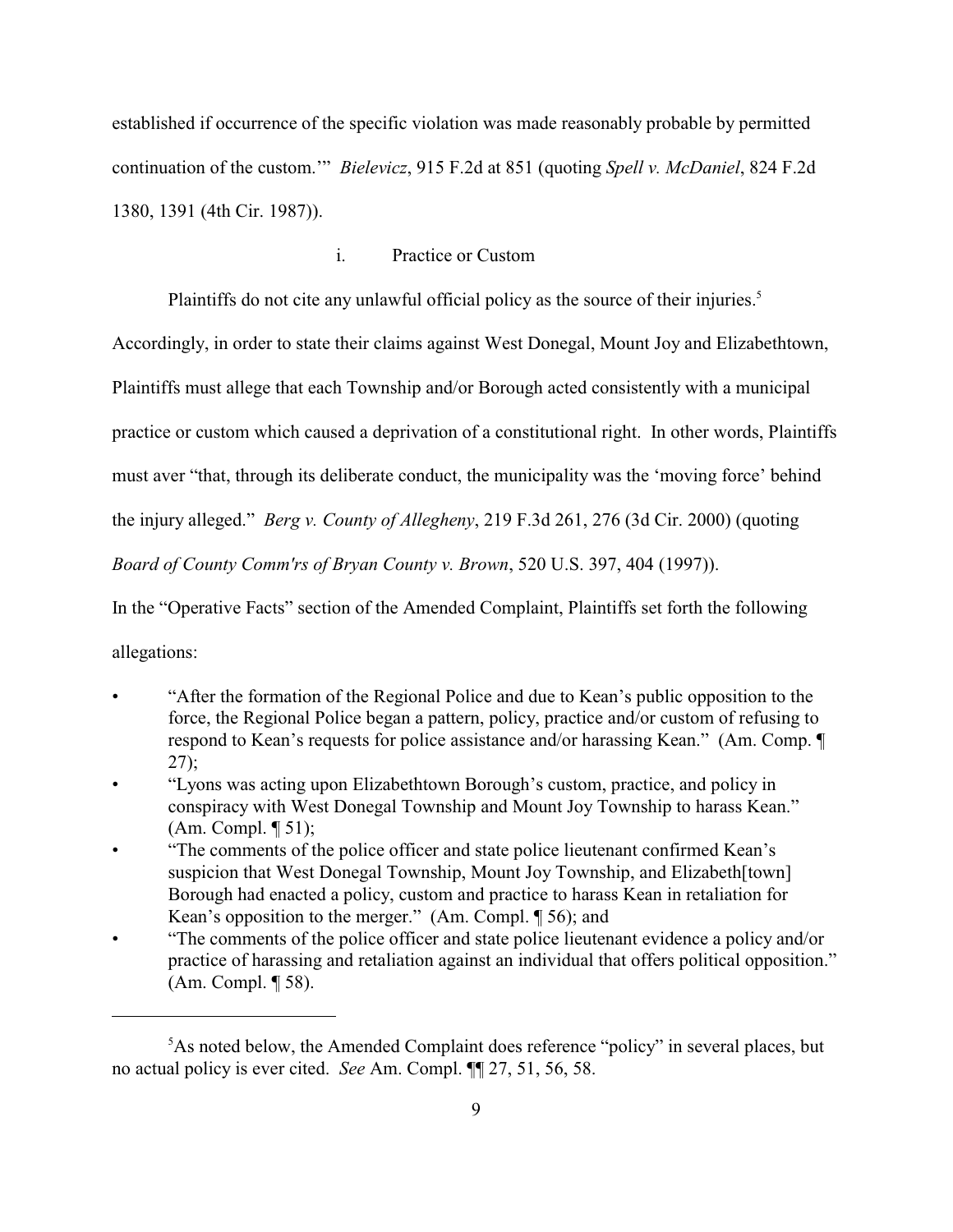In addition, in Count One of the Amended Complaint, Kean contends that West Donegal, Mount Joy and Elizabethtown "developed and maintained policies,<sup>6</sup> practices and customs exhibiting deliberate indifference to the Constitutional right of persons within the geographic and jurisdictional limits of West Donegal Township, Mount Joy Township, and Elizabeth[town] Borough, especially individuals raising contrary political opinions, which caused violations of Plaintiff's constitutional and other rights." (Am. Compl. ¶ 64).

Despite employing appropriate vocabulary, Plaintiffs fail to allege any facts from which the Court could conclude that West Donegal, Mount Joy or Elizabethtown condoned or was otherwise responsible for a such a "well-settled and permanent" custom "as virtually to constitute law." *Andrews*, 895 F.2d at 1480. While Kean may well have been treated poorly–or even in violation of Pennyslvania law–by various officers in their individual capacities, his allegations amount to the following: 1) the Regional Police (allegedly controlled by Mount Joy and West Donegal) failed to timely respond to a request for assistance with regard to Kean's dispute with the general contractor; 2) at a West Donegal meeting Henry got into a verbal argument with Kean; and 3) Henry effected a traffic stop of Kean without probable cause. The Court cannot extrapolate from this that policymakers of any of the municipalities in question took "official action" so as to create an unlawful policy, practice or custom..

Furthermore, Kean fails to allege any facts that suggest a municipal decisionmaker's personal knowledge of the unlawful conduct alleged here. The Amended Complaint simply

 ${}^{6}$ Again, other than this conclusory language, Plaintiffs suggest no facts in support of their contention that the Townships and Borough upheld policies that resulted in violations of Kean's constitutional rights.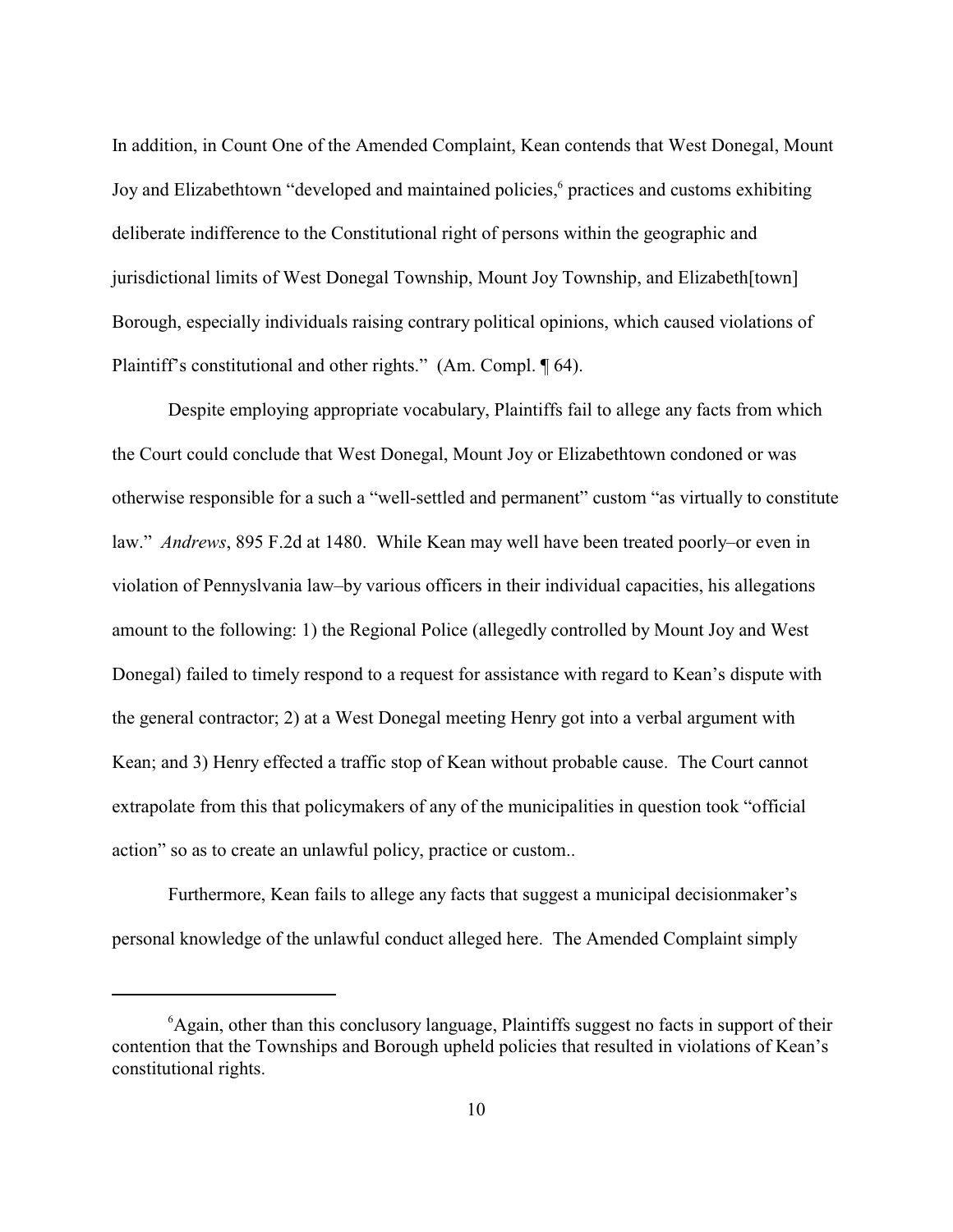paraphrases § 1983, and "formulaic recitation of the elements of a cause of action will not do." *Phillips*, 515 F.3d at 231 (quoting *Twombly*, 127 S.Ct. at 1964-65). As Kean "does not adequately plead a custom or policy, or a link between the challenged restriction and a municipal decisionmaker, the restriction cannot fairly be said to represent official policy, warranting the imposition of municipal liability." *McTernan v. City of York, PA*, 564 F.2d 636, 659 (3d Cir. 2009) (internal citations omitted) (affirming dismissal of plaintiff's complaint where complaint did not adequately allege conduct by municipal decisionmaker).

Plaintiffs' allegations bear striking resemblance to those in *McTernan*, where the plaintiff set forth the following relevant allegations in his complaint regarding his protests against Planned

Parenthood:

16. Despite the lack of violence, the City of York, its Mayor and Police Chief, have routinely dispatched police officers to Planned Parenthood at the behest of Planned Parenthood, to serve as private security guards for Planned Parenthood. It is believed, and therefore averred, that Planned Parenthood pays for these police officers and directs their actions.

33. Continuing through the present, Mr. McTernan and others have been periodically threatened with arrest and have on multiple occasions been told to leave the alley.

34. Mr. McTernan is chilled, frustrated and deterred in the exercise of his First Amendment activities due to the City's policy of ignoring First Amendment right[s.]

35. All of the acts of the Defendants and their agents, as alleged herein, were conducted under color and pretense of the statutes, ordinances, regulations, customs, or usages of the City of York or the Commonwealth of Pennsylvania.

*Id.* at 658.

Reviewing the district court's dismissal, the Third Circuit agreed that McTernan's

allegations "failed to satisfy the rigorous standards of culpability and causation required for

municipal liability." Id. (internal citations omitted):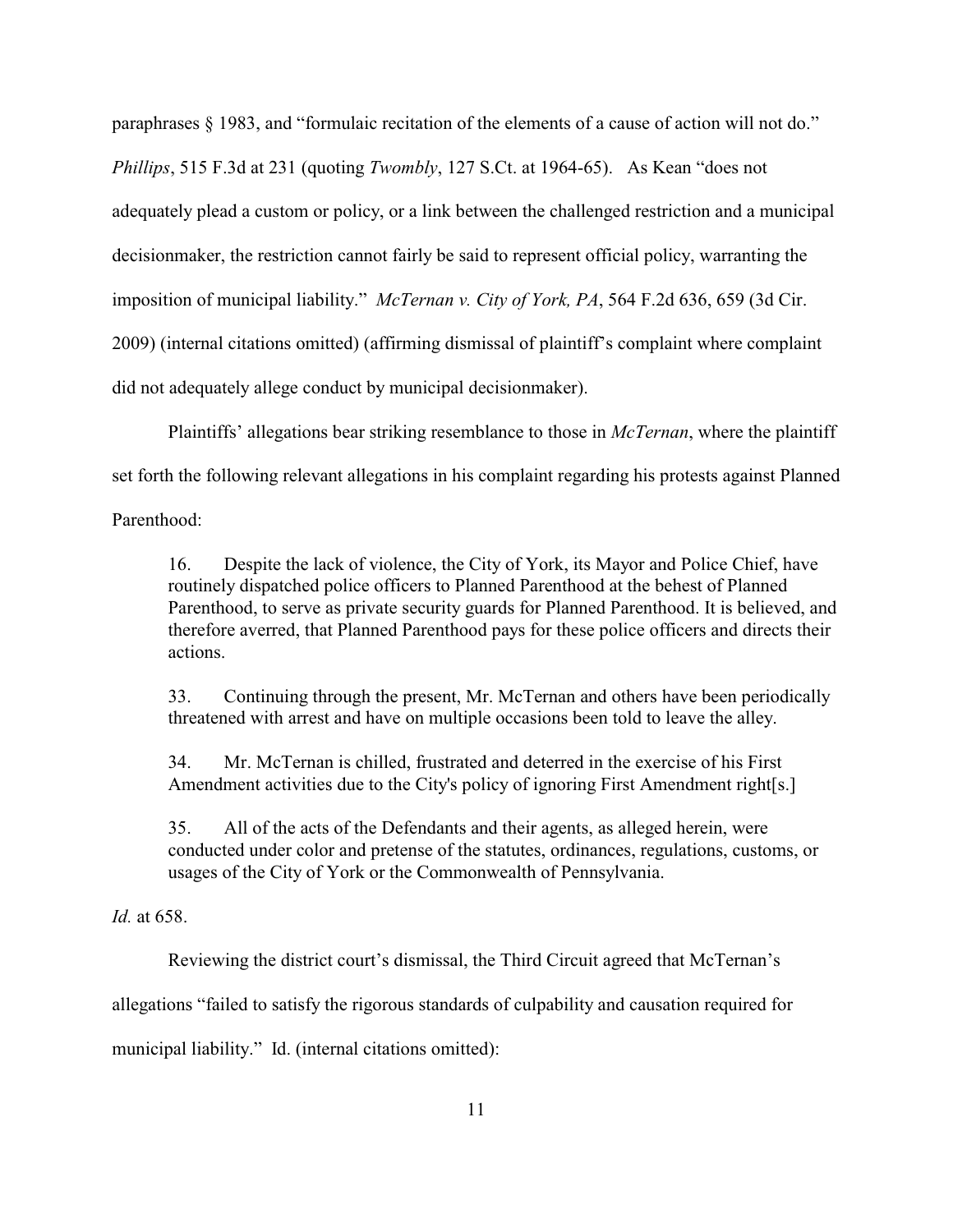Although McTernan maintains that York officers 'periodically' instructed protesters to exit the alley, he does not plead knowledge of such directives by a municipal decisionmaker such as the Mayor or Police Chief. There is no allegation that either the Mayor or the Police Chief were aware of, let alone directed, the restrictions or participated in formulating traffic abatement strategies at the Clinic. Nor do the allegations support, indirectly, such an inference.

*Id.* at 658-59. Like McTernan's, Plaintiffs' Amended Complaint "alleges nothing more than directives issued ad hoc by individual officers, without reference to any formal administrative or policy channels." *Id.* Kean does not allege that any of the individual officers had final policymaking authority for the municipalities, or that such an authority ratified the officer(s) behavior; his allegations are thus deficient. *Id.*

#### ii. Failure to Train or Supervise

The Supreme Court recently reaffirmed that a failure to train constitutes a "policy or custom" of inaction under § 1983 only when it amounts to "'deliberate indifference to the rights of persons with whom the [untrained employees] come into contact.'" *Connick v. Thompson*, ——U.S. ——, —————, 131 S. Ct. 1350, 1359–60 (2011) (quoting *City of Canton, Ohio v. Harris*, 489 U.S. 378, 388 (1989)). "A pattern of similar constitutional violations by untrained employees is 'ordinarily necessary' to demonstrate deliberate indifference" for purposes of failure to train, *id.* (quoting *Bryan Cty.*, 520 U.S. at 409), except for the "narrow range of *Canton*'s hypothesized single-incident liability." *Id.* at 1361 (*Canton*, 489 U.S. at 395). To succeed on an allegation of "single-incident" liability, "the unconstitutional consequences of failing to train [must] be so patently obvious that a city could be liable under § 1983 without proof of a pre-existing pattern of violations[.]" *Connick*, 131 S. Ct. at 1361. It would be hard to overstate the narrowness of this "rare" liability category. The Supreme Court in *Connick* pointed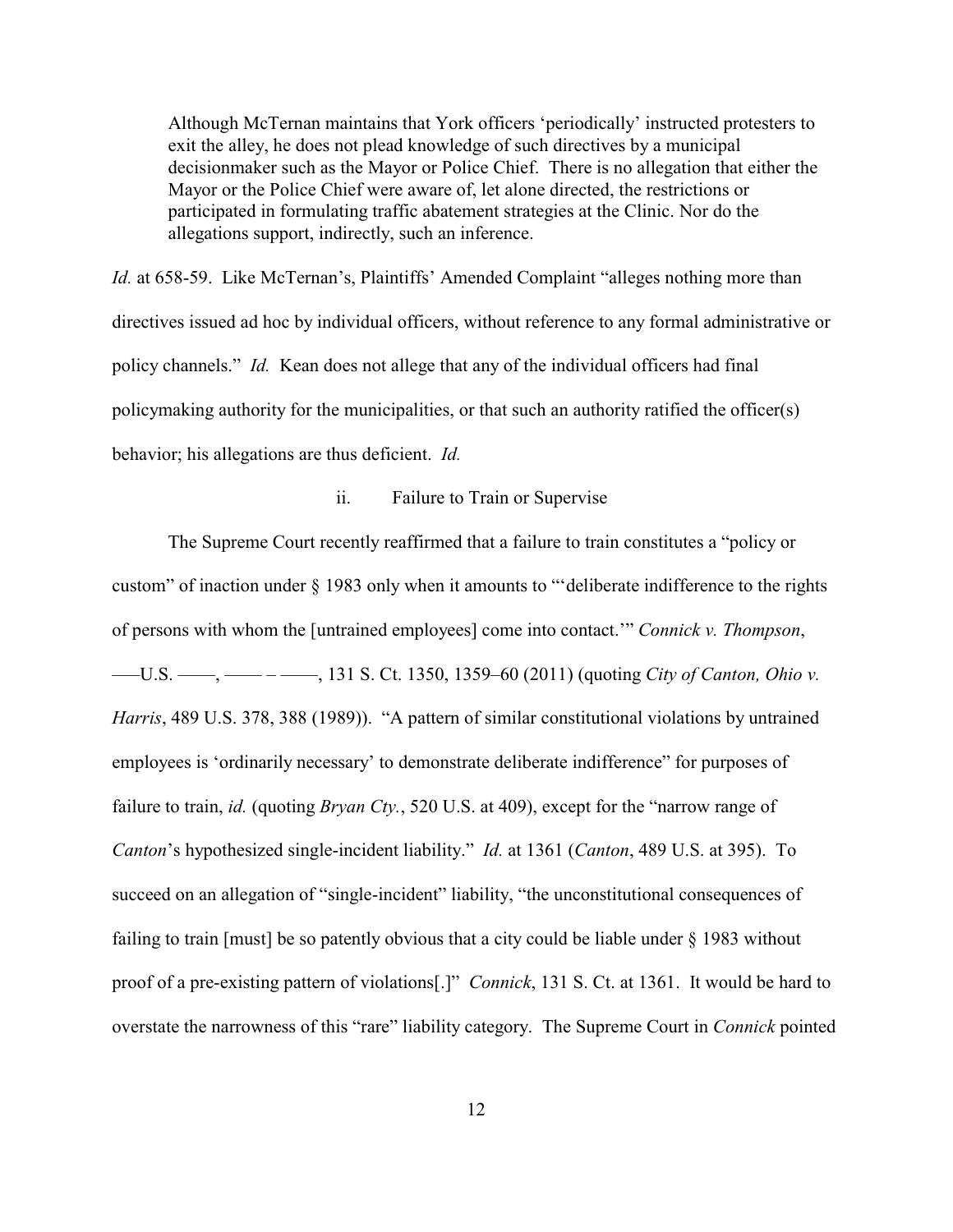to the limited scope of its single-incident liability hypothetical:

[A] city ... arms its police force with firearms and deploys the armed officers into the public to capture fleeing felons without training the officers in the constitutional limitation on the use of deadly force. Given the known frequency with which police attempt to arrest fleeing felons and the predictability that an officer lacking specific tools to handle that situation will violate citizens' rights, the Court theorized that a city's decision not to train the officers about constitutional limits on the use of deadly force could reflect the city's deliberate indifference to the highly predictable consequence, namely, violations of constitutional rights.

## *Id.*

As with his practice or custom claim, Kean's failure to train claim must fail because he

alleges no facts to show deliberate indifference, despite applying the appropriate legal jargon to

label it as such:

- "Defendants' [sic] failed to adequately and properly supervise and train in various aspects of law enforcement, criminal prosecution procedure and substance, including, but not limited to, the nature and existence of good cause, the nature and existence of probable cause, protected political speech, and the laws of the United States, Commonwealth of Pennsylvania, and otherwise." (Am. Compl. ¶ 65);
- [West Donegal, Mount Joy and Elizabethtown], with reckless and deliberate indifference, [failed] to properly train, control or supervise these police officers with respect to their power to stop and seize an individual and power to issue citations in accordance with the United States and Pennsylvania Constitutions." (Am Compl. ¶ 66); and
- "The above described acts or omissions by Defendants, [sic] demonstrated a deliberate indifference to the rights of citizens of the County of Lancaster, such as Plaintiff, and were the cause of the violations of Plaintiff's rights as set forth therein." (Am. Compl. ¶ 67).

Kean further fails to plead any fact to suggest a pattern of similar constitutional violations

by untrained employees, but merely refers to other aggrieved parties in the most abstract,

conclusory terms. He notes that West Donegal, Mount Joy and Elizabethtown "demonstrated a

deliberate indifference to the rights of citizens of the County of Lancaster, such as Plaintiff, and

were the cause of the violations of Plaintiff's rights as set forth herein." Am. Compl. ¶ 67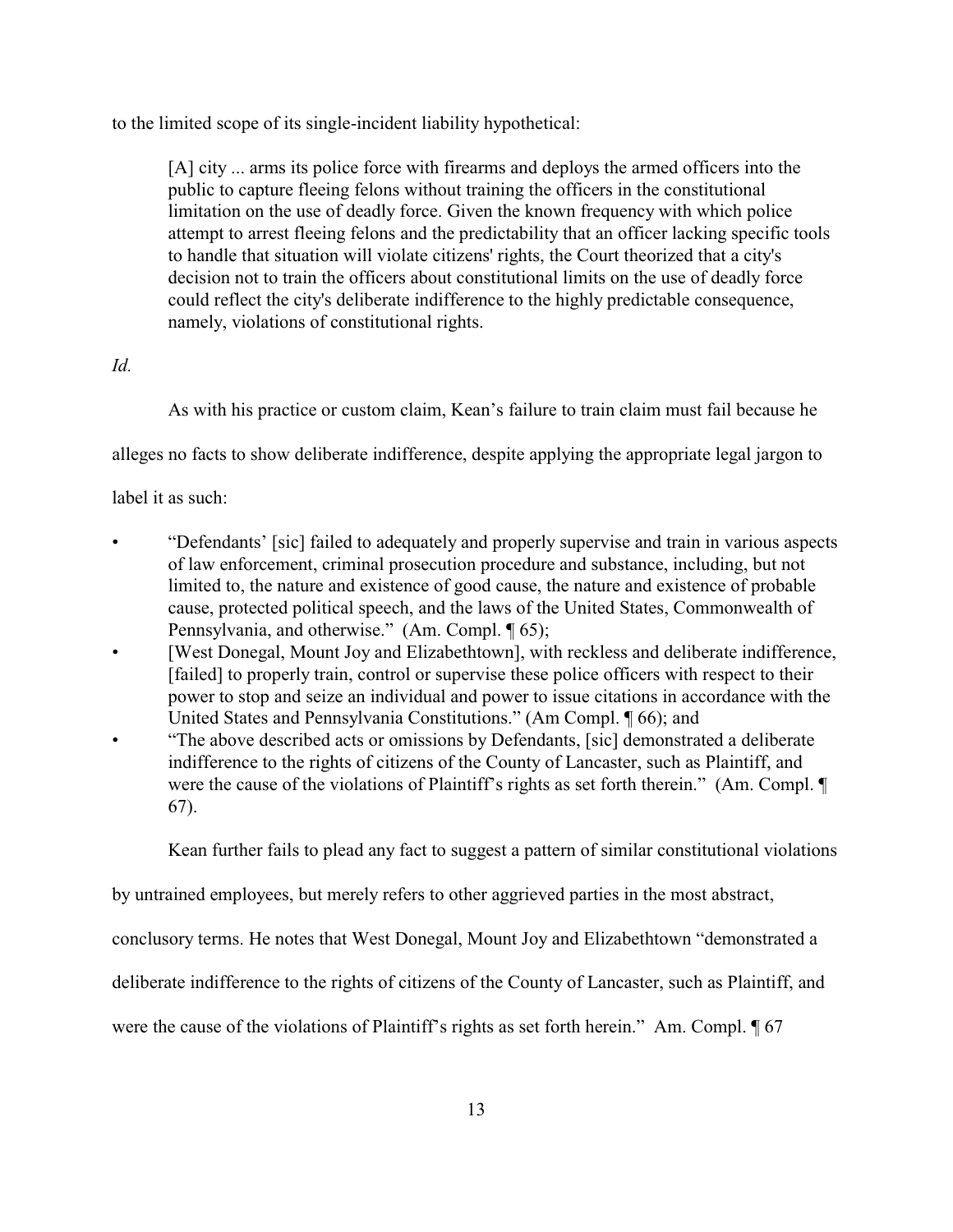(emphasis added). Kean omits any reference from which the Court could reasonably conclude that other identifiable individuals have suffered from a "pattern of similar constitutional violations."

Kean also fails to fit his claim into the limited category of single-incident liability reserved in *Canton*. To establish deliberate indifference from a single incident, a plaintiff must show that the municipality's failure to train was clearly going to lead to the constitutional violations alleged. In dismissing the plaintiff's municipal liability claim in *Connick*, the Supreme Court found it "significant" that the "*Canton* hypothetical assumes that the armed police officers have no knowledge at all of the constitutional limits on the use of deadly force." *Connick*, 131 S.Ct. at 1363. This "significant" fact is similarly absent from Kean's complaint here, and further illustrates Kean's failure to state his *Monell* claim so as to survive dismissal at this stage. $<sup>7</sup>$ </sup>

## **B. State Law Claims**

As Plaintiffs' Amended Complaint fails to sufficiently allege any federal claim upon which relief can be granted, this Court declines to exercise supplemental jurisdiction over the remaining state claims. *See* 28 U.S.C. § 1367(c)(3) (discretion to decline supplemental jurisdiction when all claims over which court had original jurisdiction have been dismissed). Accordingly, Counts II and III will be dismissed.<sup>8</sup>

<sup>&</sup>lt;sup>7</sup> As the Court dismisses Kean's claims against West Donegal, Mount Joy and Elizabethtown on Monell grounds, it need not reach Elizabethtown's arguments regarding the statute of limitations on Kean's civil rights claims.

<sup>&</sup>lt;sup>8</sup>As the Court declines to exercise supplemental jurisdiction over the remaining state law claims in this action, it need not reach Defendants' arguments regarding any failure to state a claim upon which relief could be granted, uncognizable nature or lack of standing as they relate